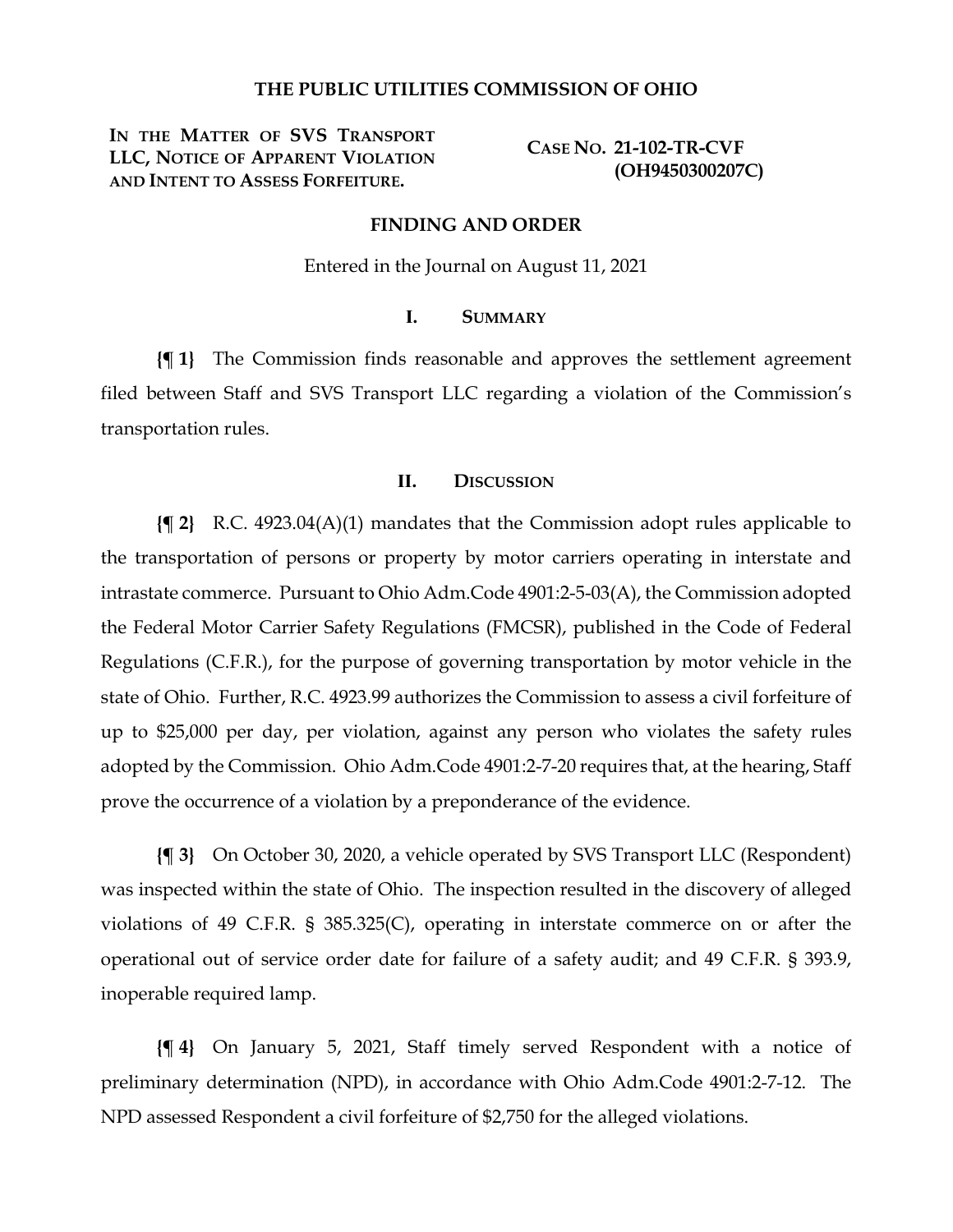**{¶ 5}** On February 1, 2021, Respondent timely requested an administrative hearing pursuant to Ohio Adm.Code 4901:2-7-13.

**{¶ 6}** The parties participated in a prehearing conference on May 28, 2021. During the prehearing conference, the parties were able to settle this matter.

**{¶ 7}** On June 29, 2021, Staff and Respondent filed a settlement agreement (Settlement Agreement) that, in the parties' opinions, resolves the issues raised in this case. The following is a summary of the conditions agreed to by the parties; it is not intended to replace or supersede the Settlement Agreement.

- A. Respondent agrees to the violations of 49 C.F.R. § 385.325(C) and 49 C.F.R. § 393.9 and acknowledges that the violations may be included in Respondent's SafetyNet record and history of violations insofar as it may be relevant for the purposes of determining penalty actions for future violations.
- B. The recommended civil forfeiture for the violations of 49 C.F.R. § 385.325(C) and 49 C.F.R. § 393.9 will be reduced from \$2,750 to \$1,925. Respondent agrees to pay the recommended \$1,925 civil forfeiture for the violations.
- C. Respondent shall pay the \$1,925 civil forfeiture in three monthly installments, beginning within 30 days after the Commission's order approving the Settlement Agreement. The payment shall be made by certified check or money order payable to "Treasurer State of Ohio," and mailed to PUCO, Attn: CF Processing, 180 E. Broad St., 4th Floor, Columbus, OH 43215-3793. The case numbers 21-102-TR-CVF and OH9450300207C should appear on the face of the certified checks or money orders.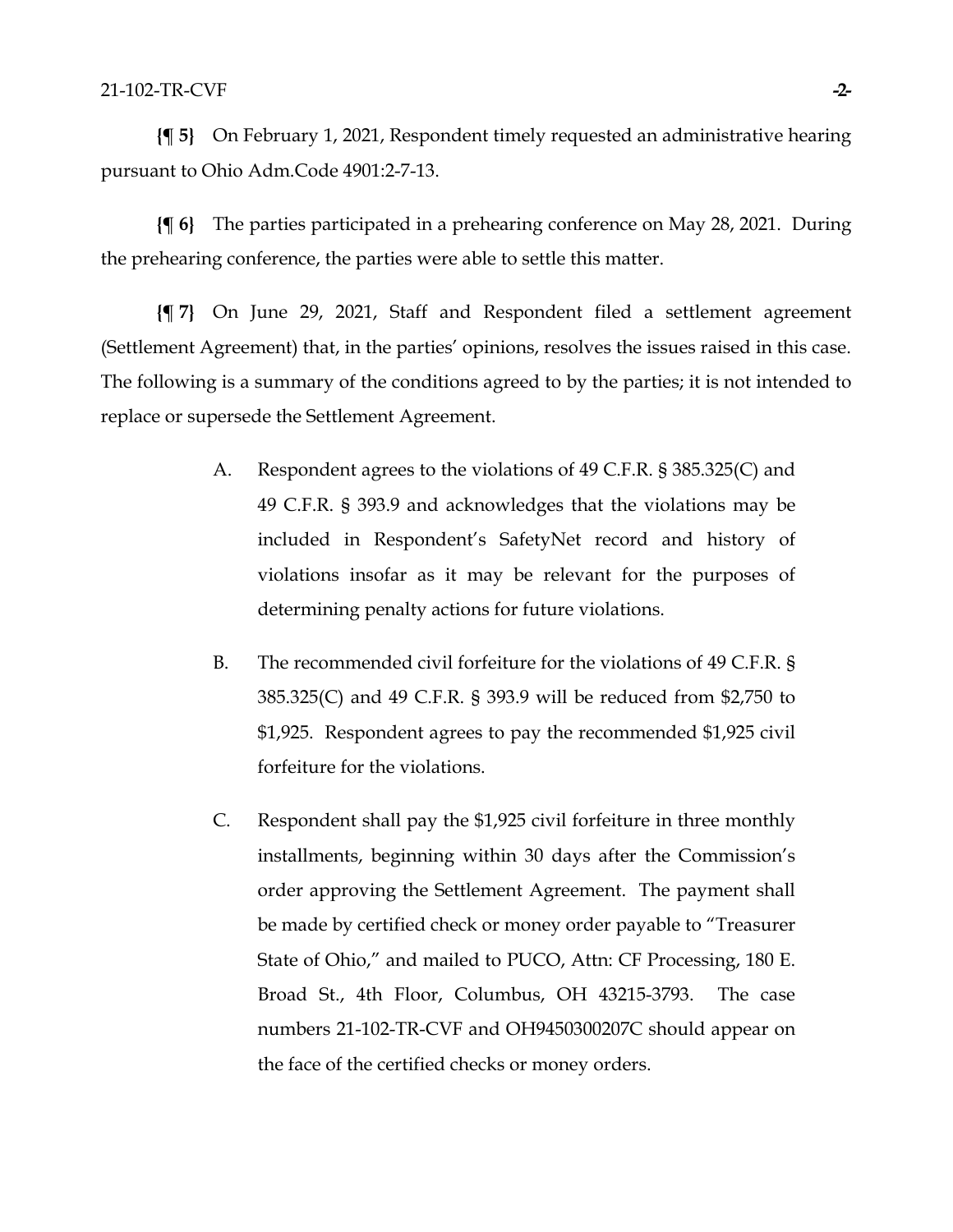- D. Pursuant to Ohio Adm.Code 4901:2-7-11, the Settlement Agreement shall not become effective until adopted by the Commission. The date of the Commission's order shall be the effective date of the Settlement Agreement.
- E. The Settlement Agreement is intended to resolve factual or legal issues raised in this case; it is not intended to have any effect on any other case or proceeding.

**{¶ 8}** The Commission finds that the Settlement Agreement submitted in this case is reasonable. Therefore, the Settlement Agreement shall be approved and adopted in its entirety. The Commission notes that in accordance with Ohio Adm. Code 4901:2-7-14(D), if Respondent fails to comply with the provisions of the Settlement Agreement for a period exceeding 30 days, Respondent shall be in default and shall be deemed to have admitted the occurrence of the violation and waived all further right to contest liability for the forfeiture originally assessed by Staff.

#### **III. ORDER**

**{¶ 9}** It is, therefore,

**{¶ 10}** ORDERED, That the Settlement Agreement submitted in this case be approved and adopted in its entirety. It is, further,

**{¶ 11}** ORDERED, That Respondent pay the civil forfeiture of \$1,925 in accordance with the Settlement Agreement. Payments can be made via the Commission website or by check or money order to "Treasurer State of Ohio," and mailed to PUCO, Attn: CF Processing, 180 E. Broad St., 4th Floor, Columbus, OH 43215-3793. The case numbers 21- 102-TR-CVF and OH9450300207 should appear on the face of the certified checks or money orders. It is, further,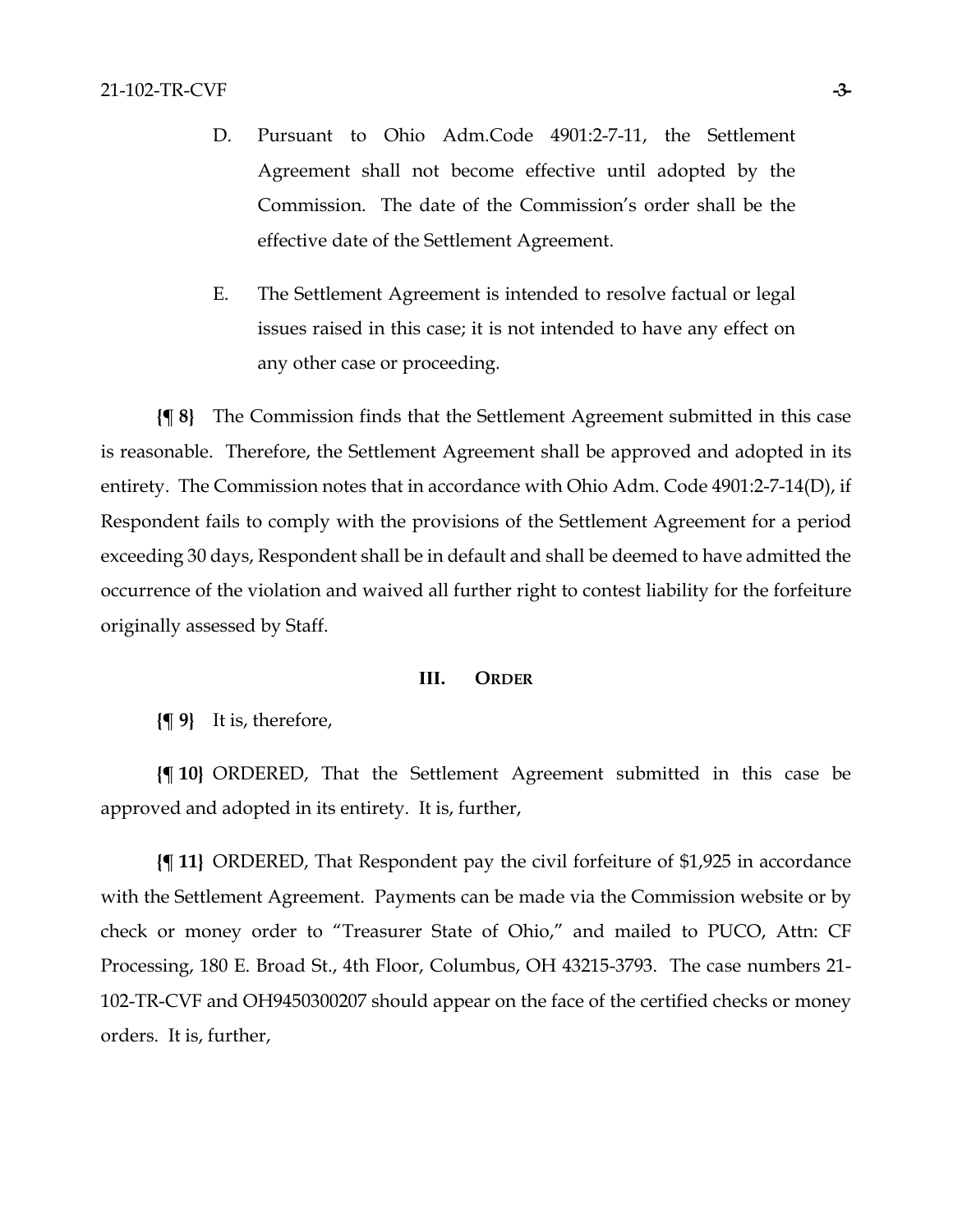**{¶ 12}** ORDERED, That a copy of this Finding and Order be served upon Respondent and all other interested parties of record.

COMMISSIONERS: *Approving:*  Jenifer French, Chair M. Beth Trombold Lawrence K. Friedeman Daniel R. Conway Dennis P. Deters

DMH/kck